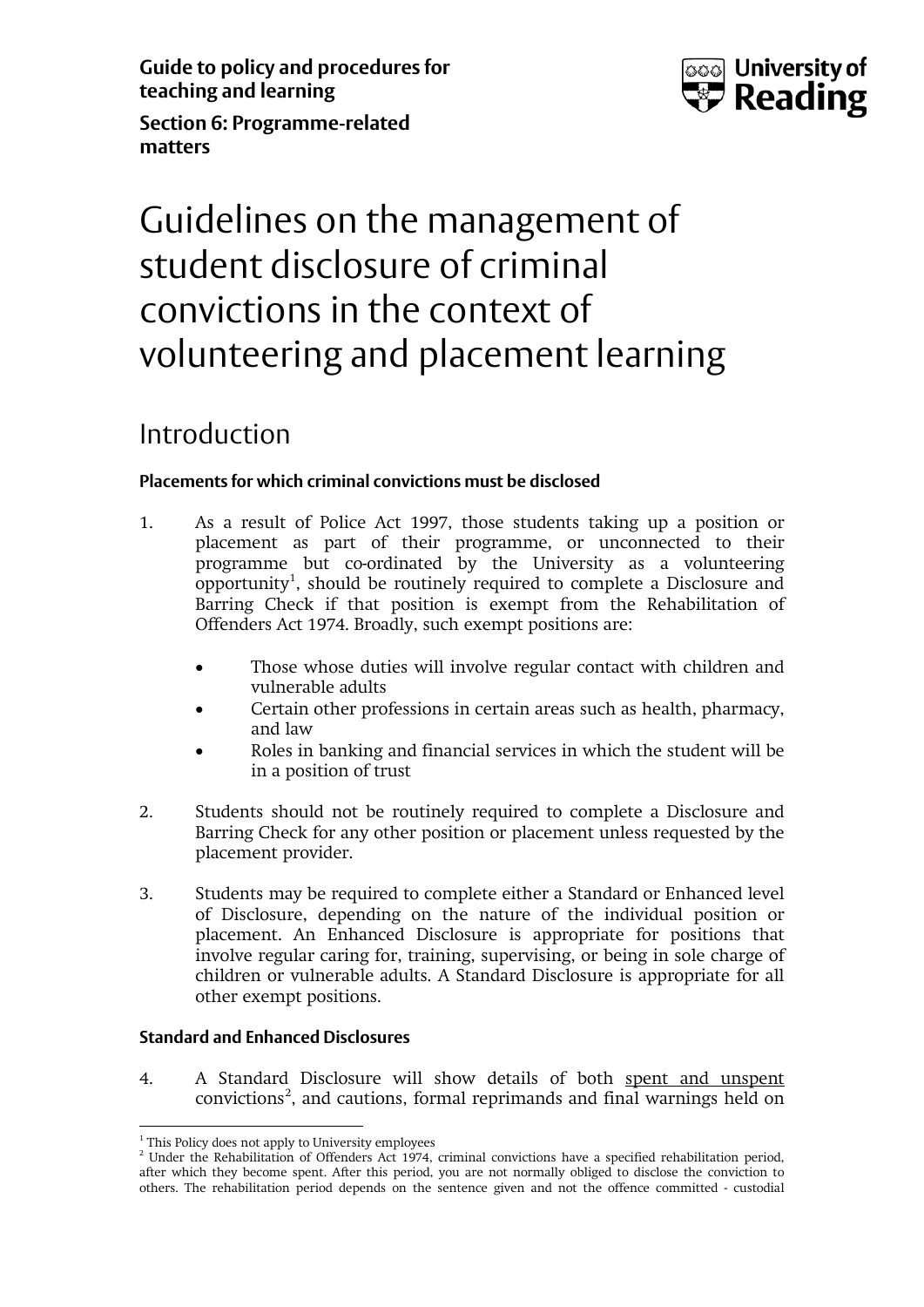the National Police Computer. If the individual is applying for a relevant position, the Disclosure will also show whether they are included on the Protection of Children Act (POCA) List or the Protection of Vulnerable Adults (POVA) List held by the Department of Health, or 'List 99' held by the Department for Education and Skills, which list those banned from working with children and/or vulnerable adults.

5. An Enhanced Disclosure will show, in addition, any non-conviction information from local police records which a chief police officer thinks may be relevant. This may include information on ongoing investigations.

#### **Filtering**

 $\overline{a}$ 

- 6. From 29 May 2013, the DBS will be removing certain specified old and minor offences from criminal record certificates issued from this date. The amendments to the Exceptions Order 1975 (2013) provide that certain Spent convictions and cautions are 'protected' and are not subject to disclosure to employers, and cannot be taken into account. Guidance and criteria on the filtering of these cautions and convictions can be found here [https://www.gov.uk/government/news/disclosure-and-barring-service](https://www.gov.uk/government/news/disclosure-and-barring-service-filtering)[filtering](https://www.gov.uk/government/news/disclosure-and-barring-service-filtering)
- 7. Cautions and convictions for specified serious violent and sexual offences and other specified offences of relevance for posts concerned with safeguarding children and vulnerable adults will remain subject to disclosure. In addition, all convictions resulting in a custodial sentence will remain subject to disclosure.

### Statement of Principle

- 8. All students seeking to apply for a programme containing a placement learning element shall be advised prior to entry of any restrictions relating to criminal record, and in particular what level of Disclosure and Barring Check (if any) will be required;
- 9. Potential students for programmes containing a placement learning element shall be able to seek advice and guidance from the relevant sponsoring University School or Office prior to entry, in confidence, on the relevance of previous convictions. Such advice should refer to both the placement learning element of their programme and, more broadly, any potential impact on career development;
- 10. It shall be the responsibility of the sponsoring University School or Office to keep abreast of relevant legislation and placement requirements in order to ensure that its guidance is accurate. Advice may be sought from the Director of Student Learning and Teaching Services;

sentences of over 2 ½ years can never become spent; cautions, reprimands and final warnings are considered spent the moment they are administered. The rehabilitation period for other sentences (including suspended sentences) varies. Guidance on rehabilitation periods can be downloaded fro[m http://www.crb.gov.uk/](http://www.crb.gov.uk/) If students have not been employed in an exempt position before, they may not be aware of the need to disclose spent convictions in particular.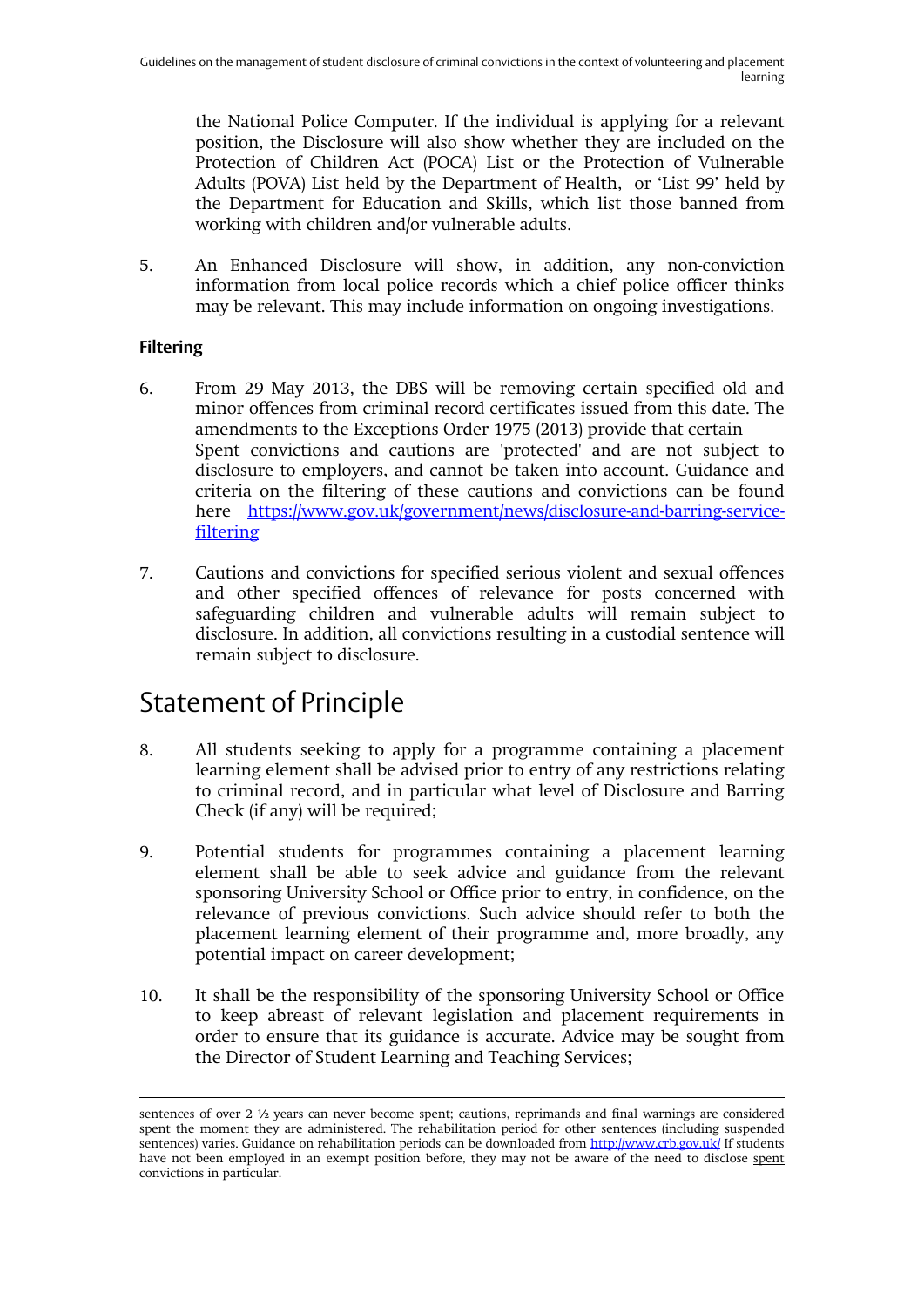- 11. Disclosure of a criminal conviction, either voluntarily or as a result of completion of a Disclosure and Barring Check, will not *automatically* bar a student from being nominated for or allocated a placement or voluntary position;
- 12. Disclosures will not be used as a substitute for other checks, such as references, but will rather be seen as complementary to the wider appointment or placement allocation procedure;
- 13. Information on students' criminal convictions, howsoever gained, will only be passed to those who need access to such information in the course of their duties, and any documentation will be securely stored by the relevant Office.

# Duties of the Student

- 14. If a programme contains an element of placement learning in a position that is exempt from the Rehabilitation of Offenders Act 1974, students will be required to disclose all criminal convictions, spent or otherwise, at the time of application. An appropriate means by which they might do so must be provided.
- 15. Students wishing to take up an exempt voluntary position co-ordinated by the University will be required to disclose all criminal convictions, spent or otherwise, at the time of application for that post.
- 16. Students are required to disclose any relevant criminal convictions accrued after entry to their programme as soon as is reasonably practicable. If the placement element of their programme is a Notifiable Occupation<sup>[3](#page-2-0)</sup>, as defined by the Home Office, they will be required to disclose all convictions.
- 17. It is the duty of the student to present their certificate to the individual responsible for their placement module within their School & Department, for checking PRIOR to undertaking the activity for which they need clearance.

### Administration of Disclosure and Barring

18. The administration of the Disclosure and Barring Process is the responsibility of the sponsoring University School or Office. Procedures for managing disclosures must comply with the CRB *Code of Practice,* available from [http://www.crb.gov.uk/.](http://www.crb.gov.uk/)

# Disclosure and Barring for Overseas Residents

19. Disclosures only give details of criminal convictions accrued within the UK. Students who have spent a substantial period of time residing overseas

<span id="page-2-0"></span><sup>&</sup>lt;sup>3</sup> Se[e http://www.crb.gov.uk/](http://www.crb.gov.uk/) for further information. Notifiable Occupations include teaching and some health professions.  $\overline{a}$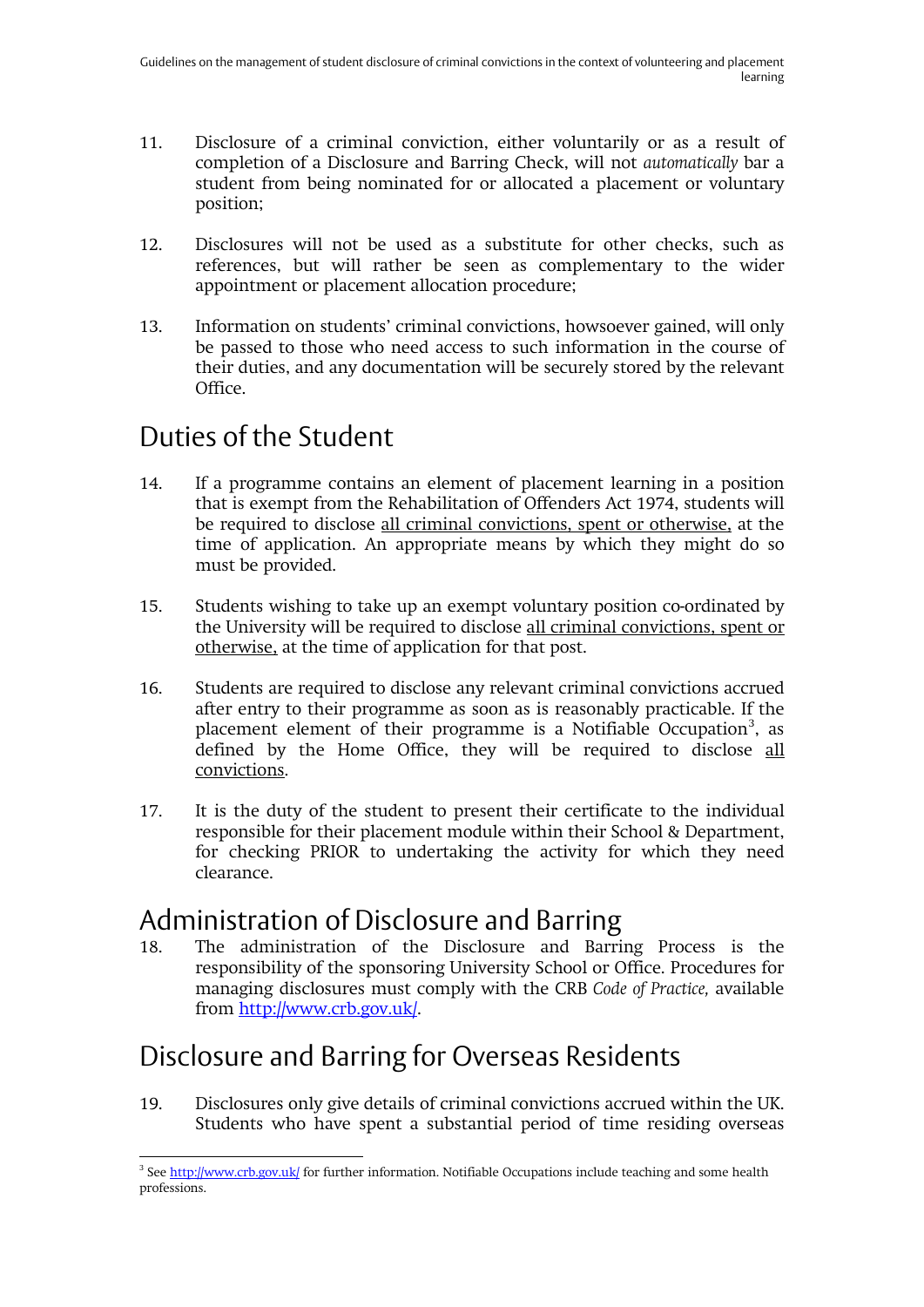may be asked, in addition, to provide a Certificate of Good Conduct from the country in which they resided. This may usually be obtained from the relevant embassy.

# Consideration of Disclosures

#### **[The following procedure does not apply to disclosure of Schedule Four offences see paragraphs 28-29 for further information]**

- 20. The sponsoring University School or Office should discuss the disclosed conviction with the student as soon as is practicably possible. A written record of this meeting should be agreed with the student and stored securely until the matter has been resolved. This meeting should help to inform the appropriate course of action.
- 21. If the sponsoring University School or Office wishes to speak with the potential placement agency about the matter, or seek other professional advice, it should inform the student prior to doing so.
- 22. It is the responsibility of the sponsoring University School, in consultation with the placement agency where appropriate, to determine whether a student's previous conviction(s) signifies that they may present a genuine risk, either to the placement agency or individuals with whom they might come into contact in the course of their placement. It is good practice also to consider, more broadly, where relevant, whether such conviction(s) are likely to render the student unable to pursue a career in their chosen field.
- 23. In reaching its decision, the sponsoring University School or Office (and placement agency, if appropriate) should consider:
	- The relevance of the conviction to the placement or position applied for
	- The seriousness of the conviction
	- The length of time since the offence occurred
	- Whether the student has a pattern of offending behaviour
	- Whether the student's circumstances have changed since the offence
	- The circumstances around the offence and the explanation offered by the student

### Inaccuracies in the information

24. It is possible that a Disclosure may be inaccurate. If a student contends that this is the case, they should be advised to contact the DBS dedicated Disputes Team. Consideration of the Disclosure should be deferred until the issue has been resolved.

### Implementing Decisions regarding Disclosures

#### **Fraudulent misrepresentation**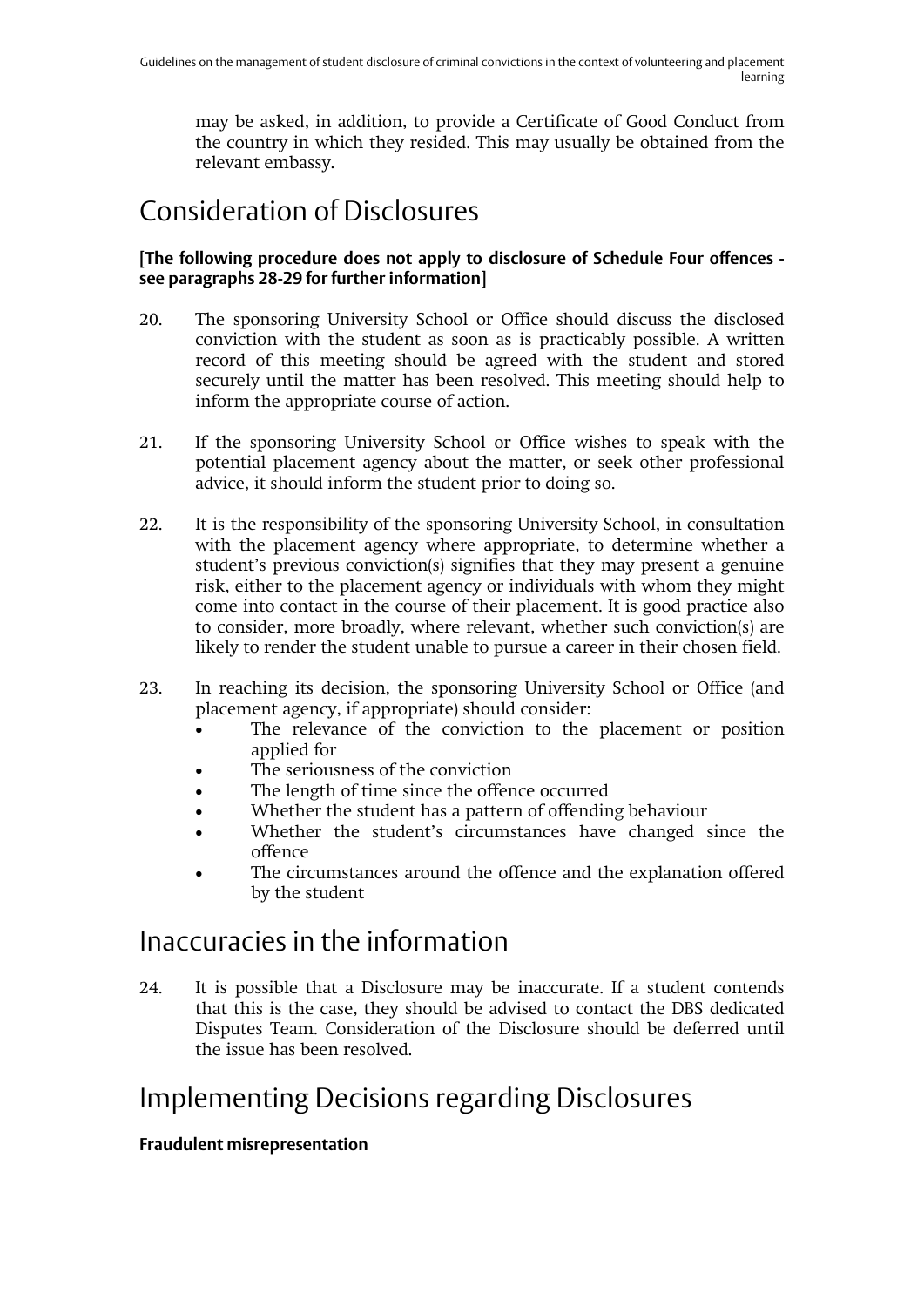25. If, as a result of its investigations, the sponsoring University School or Office deems that the student fraudulently misrepresented their conviction history or other relevant information, by not disclosing it when given the opportunity to do so prior to application, the student should be referred under Regulation for Conduct 9 (e) to the Standing Disciplinary Committee whose sanctions include removal of the student from membership of the University. This decision should be conveyed in writing to the student.

#### **Voluntary declaration and mistaken non-declaration**

- 26. If the sponsoring University School or Office deems that it is likely that the student misunderstood their responsibilities, or if the student voluntarily discloses a conviction accrued since they entered the programme, the sponsoring University School or Office should endeavour to support the student as appropriate. This may include:
	- Supporting the student in seeking an alternative placement or position that is not affected by their conviction, where possible

And specifically with regard to placement learning:

- Offering the student the opportunity to complete their programme without the placement element, where possible
- Supporting the student in seeking an alternative programme to which the student may reasonably transfer, either at this institution or another
- Offering advice and guidance on alternative study and career options
- 27. All correspondence during this process should be stored securely and all meetings formally recorded. The sponsoring University School or Office cannot take any responsibility for the outcome of such assistance.

# Schedule Four Offenders

- 28. Under the Criminal Justice and Court Services Act 2000, it is an offence punishable by imprisonment for anyone convicted of a Schedule Four offence<sup>[4](#page-4-0)</sup>, or anyone on the POCA and/or POVA Lists and/or List 99, to apply for work with young people and vulnerable adults. It is also an offence for anyone knowingly to employ such a person in such a capacity, either on a voluntary or a paid basis.
- 29. If such information is received as a result of a Disclosure for such a placement or position, the student must be reported to the police immediately. The student should furthermore be referred under Regulation for Conduct 9 (e) to the Standing Disciplinary Committee, whose sanctions include removal of the student from membership of the University.

<span id="page-4-0"></span><sup>4</sup> Schedule Four offences include murder, manslaughter, rape, and offences against children.  $\overline{a}$